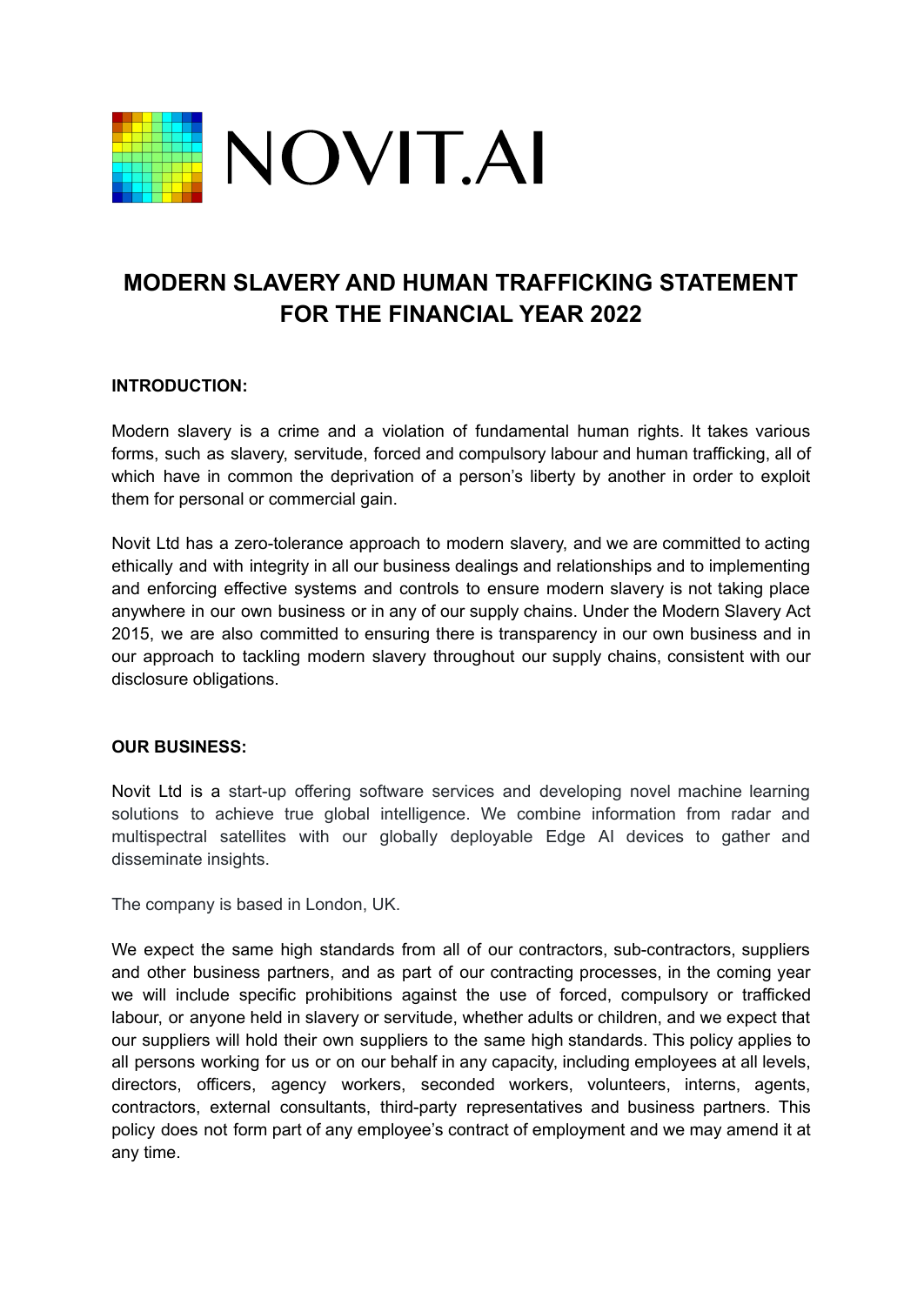#### **RESPONSIBILITY FOR THE POLICY:**

Novit Ltd has overall responsibility for ensuring this policy complies with our legal and ethical obligations, and that all those under our control comply with it. Novit Ltd has primary and day-to-day responsibility for implementing this policy, monitoring its use and effectiveness, dealing with any queries about it, and auditing internal control systems and procedures to ensure they are effective in countering modern slavery.

Management at all levels are responsible for ensuring those reporting to them understand and comply with this policy and are given adequate and regular training on it and the issue of modern slavery in supply chains.

# **COMPLIANCE WITH THE POLICY:**

You must ensure that you read, understand and comply with this policy.

The prevention, detection and reporting of modern slavery in any part of our business or supply chains is the responsibility of all those working for us or under our control.

You are required to avoid any activity that might lead to, or suggest, a breach of this policy.

You must notify senior management as soon as possible if you believe or suspect that a conflict with this policy has occurred or may occur in the future.

You are encouraged to raise concerns about any issue or suspicion of modern slavery in any parts of our business or supply chains of any supplier tier at the earliest possible stage. If you believe or suspect a breach of this policy has occurred or that it may occur, you must notify senior management and report as soon as possible.

You should note that where appropriate, and with the welfare and safety of local workers as a priority, we will give support and guidance to our suppliers to help them address coercive, abusive and exploitative work practices in their own business and supply chains.

If you are unsure about whether a particular act, the treatment of workers more generally, or their working conditions within any tier of our supply chains constitutes any of the various forms of modern slavery, raise it with senior management.

We aim to encourage openness and will support anyone who raises genuine concerns in good faith under this policy, even if they turn out to be mistaken. We are committed to ensuring no one suffers any detrimental treatment as a result of reporting in good faith their suspicion that modern slavery of whatever form is or may be taking place in any part of our own business or in any of our supply chains.

Detrimental treatment includes dismissal, disciplinary action, threats or other unfavourable treatment connected with raising a concern.